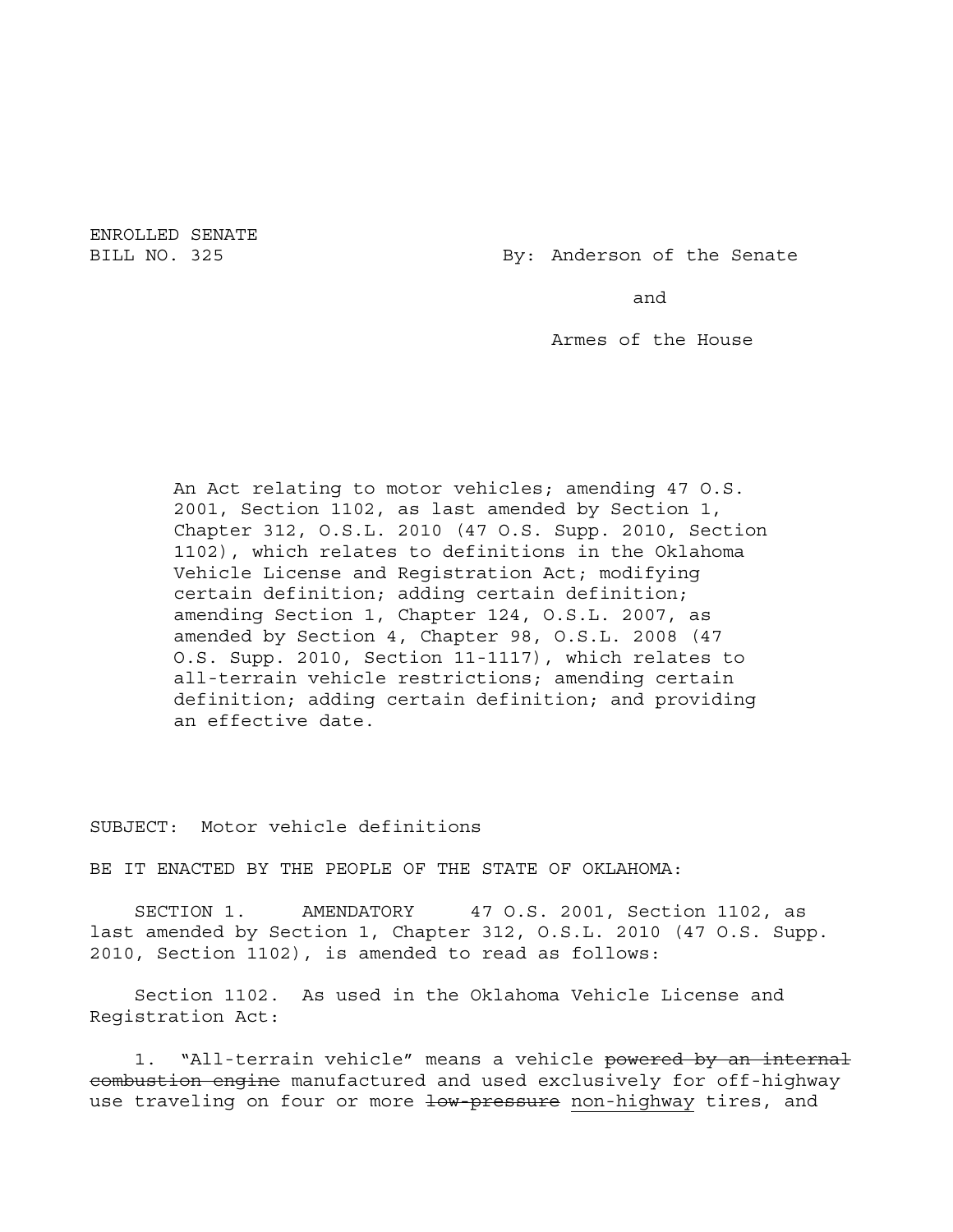having a seat designed to be straddled by the operator and handlebars for steering;

2. "Carrying capacity" means the carrying capacity of a vehicle as determined or declared in tons of cargo or payload by the owner; provided, that such declared capacity shall not be less than the minimum tonnage capacity fixed, listed or advertised by the manufacturer of any vehicle;

3. "Certificate of title" means a document which is proof of legal ownership of a motor vehicle as described and provided for in Section 1105 of this title;

4. "Chips and oil" or the term "road oil and crushed rock" means, with respect to materials authorized for use in the surfacing of roads or highways in this title or in any equivalent statute pertaining to road or highway surfacing in the State of Oklahoma, any asphaltic materials. Wherever chips and oil or road oil and crushed rock are authorized for use in the surfacing of roads or highways in this state, whether by the Department of Transportation, or by the county commissioners, or other road building authority subject to the Oklahoma Vehicle License and Registration Act, asphaltic materials are also authorized for use in such surfacing and construction;

5. "Combined laden weight" means the weight of a truck or station wagon and its cargo or payload transported thereon, or the weight of a truck or truck-tractor plus the weight of any trailers or semitrailers together with the cargo or payload transported thereon;

6. "Commercial trailer" means any trailer, as defined in Section 1-180 of this title, or semitrailer, as defined in Section 1-162 of this title, when such trailer or semitrailer is used primarily for business or commercial purposes;

7. "Commercial trailer dealer" means any person, firm or corporation engaged in the business of selling any new and unused, or used, or both new and used commercial trailers;

8. "Commercial vehicle" means any vehicle over eight thousand (8,000) pounds combined laden weight used primarily for business or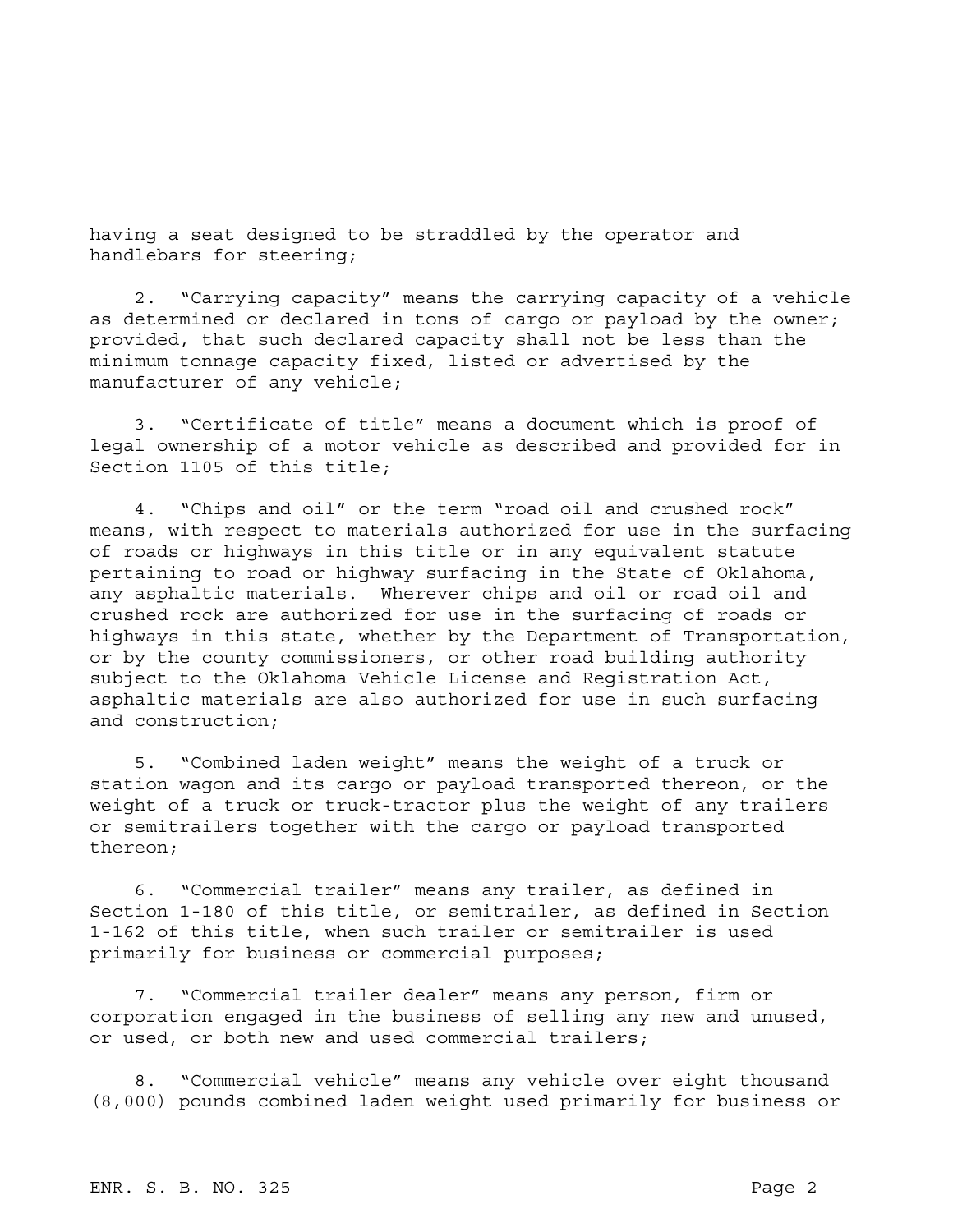commercial purposes. Each motor vehicle being registered pursuant to the provisions of this section shall have the name of the commercial establishment or the words "Commercial Vehicle" permanently and prominently displayed upon the outside of the vehicle in letters not less than two (2) inches high. Such letters shall be in sharp contrast to the background and shall be of sufficient shape and color as to be readily legible during daylight hours, from a distance of fifty (50) feet while the vehicle is not in motion;

9. "Commission" or "Tax Commission" means the Oklahoma Tax Commission;

10. "Dealer" means any person, firm, association, corporation or trust who sells, solicits or advertises the sale of new and unused motor vehicles and holds a bona fide contract or franchise in effect with a manufacturer or distributor of a particular make of new or unused motor vehicle or vehicles for the sale of same;

11. "Mini-truck" means a foreign-manufactured import or domestic-manufactured vehicle powered by an internal combustion engine with a piston or rotor displacement of one thousand cubic centimeters (1,000 cu cm) or less, which is sixty-seven (67) inches or less in width, with an unladen dry weight of three thousand four hundred (3,400) pounds or less, traveling on four or more tires, having a top speed of approximately fifty-five (55) miles per hour, equipped with a bed or compartment for hauling, and having an enclosed passenger cab;

12. "Interstate commerce" means any commerce moving between any place in a state and any place in another state or between places in the same state through another state;

13. "Laden weight" means the combined weight of a vehicle when fully equipped for use and the cargo or payload transported thereon; provided, that in no event shall the laden weight be less than the unladen weight of the vehicle fully equipped for use, plus the manufacturer's rated carrying capacity;

14. "Local authorities" means every county, municipality or local board or body having authority to adopt police regulations under the Constitution and laws of this state;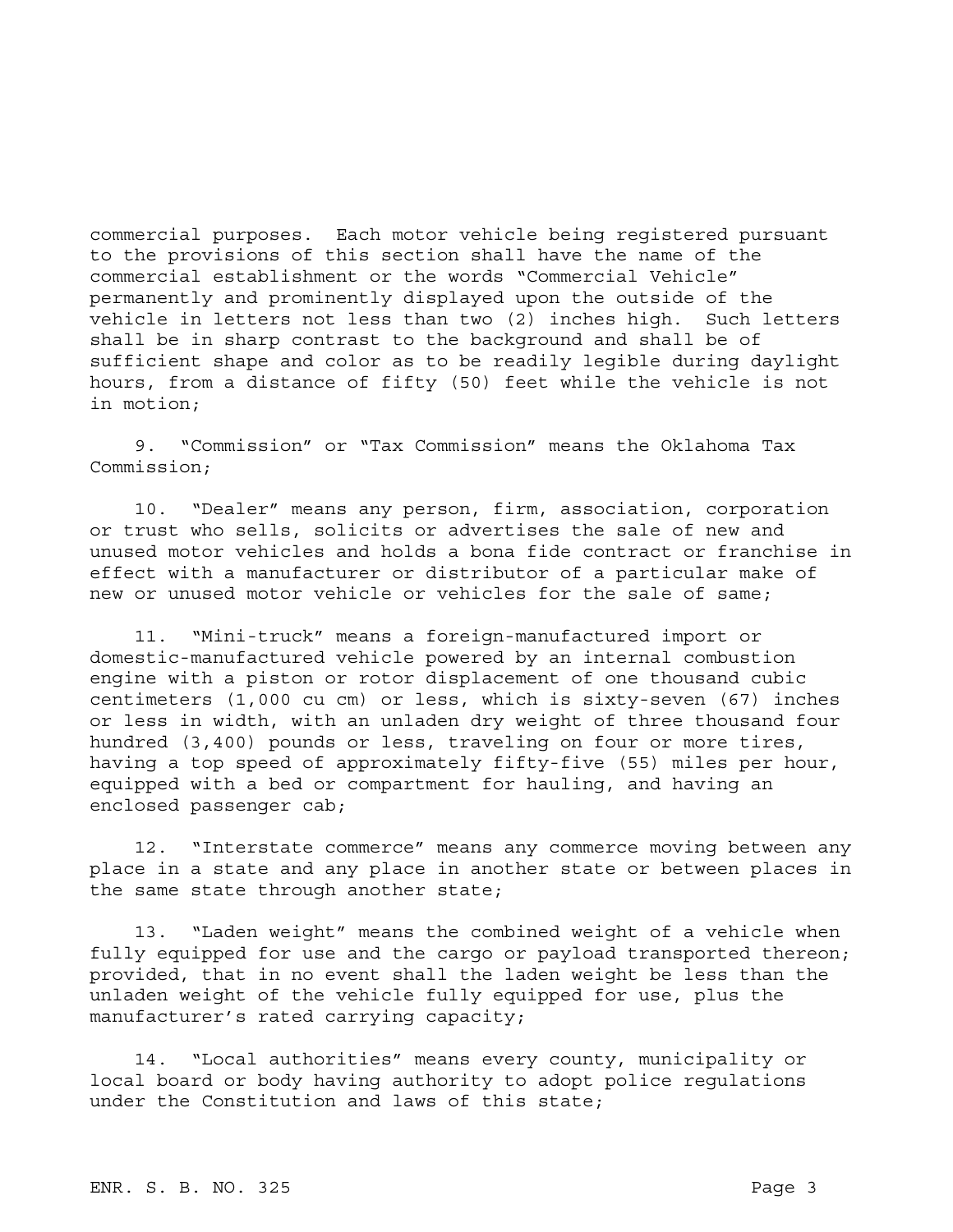15. "Low-speed electrical vehicle" means any four-wheeled electrical vehicle that is powered by an electric motor that draws current from rechargeable storage batteries or other sources of electrical current and whose top speed is greater than twenty (20) miles per hour but not greater than twenty-five (25) miles per hour and is manufactured in compliance with the National Highway Traffic Safety Administration standards for low-speed vehicles in 49 C.F.R. 571.500;

16. "Manufactured home" means a residential dwelling built in accordance with the National Manufactured Housing Construction and Safety Standards Act of 1974, 42 U.S.C., Section 5401 et seq., and rules promulgated pursuant thereto and the rules promulgated by the Oklahoma Used Motor Vehicle and Parts Commission pursuant to Section 582 of this title;

17. "Manufactured home dealer" means any person, firm or corporation engaged in the business of selling any new and unused, or used, or both new and used manufactured homes. Such information and a valid franchise letter as proof of authorization to sell any such new manufactured home product line or lines shall be attached to the application for a dealer license to sell manufactured homes. "Manufactured home dealer" shall not include any person, firm or corporation who sells or contracts for the sale of the dealer's own personally titled manufactured home or homes. No person, firm or corporation shall be considered a manufactured home dealer as to any manufactured home purchased or acquired by such person, firm or corporation for purposes other than resale; provided, that the restriction set forth in this sentence shall not prevent an otherwise qualified person, firm or corporation from utilizing a single manufactured home as a sales office;

18. "Medium-speed electrical vehicle" means any self-propelled, electrically powered four-wheeled motor vehicle, equipped with a roll cage or crush-proof body design, whose speed attainable in one (1) mile is more than thirty (30) miles per hour but not greater than thirty-five (35) miles per hour;

19. "Motor license agent" means any person appointed, designated or authorized by the Oklahoma Tax Commission to collect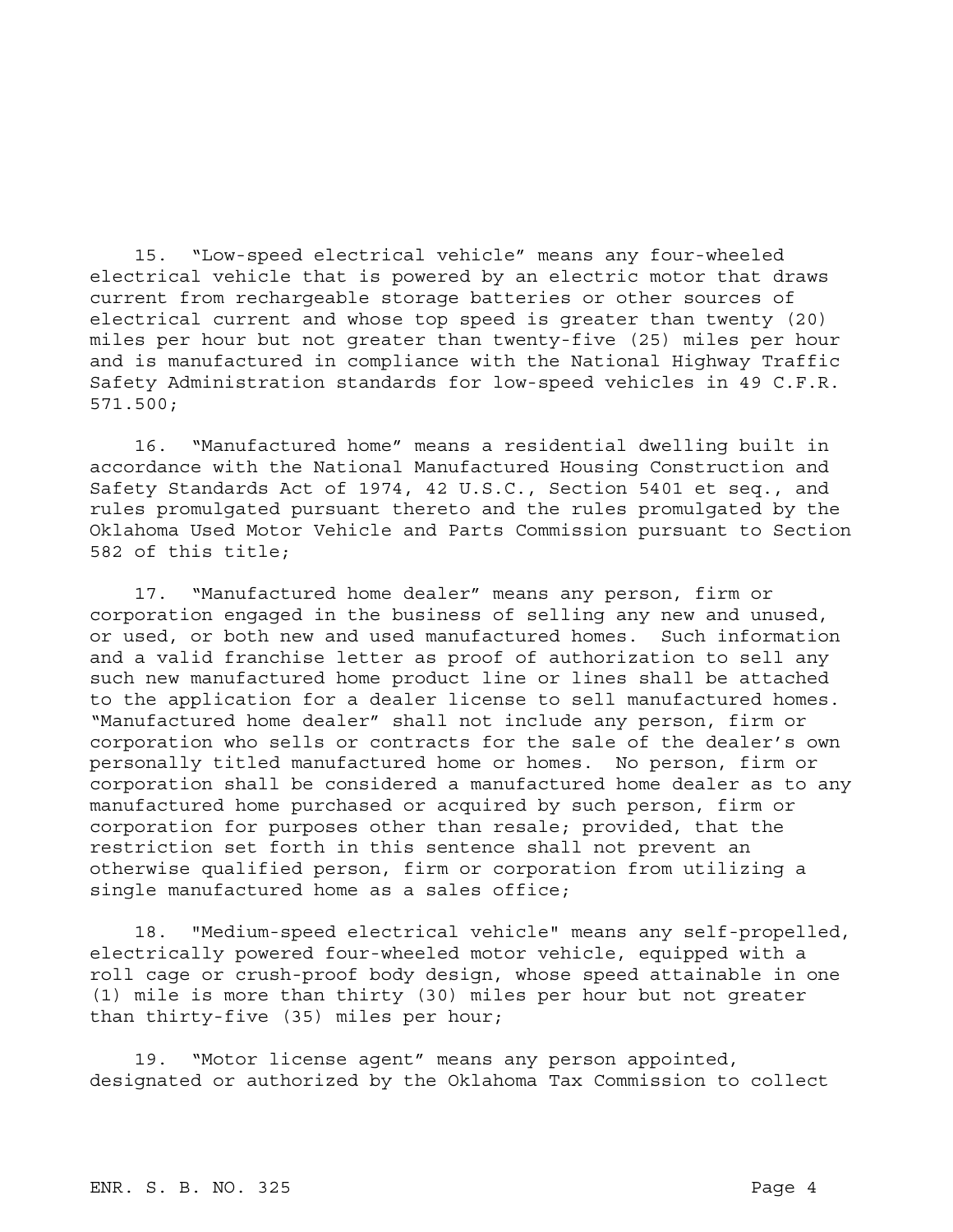the fees and to enforce the provisions provided for in the Oklahoma Vehicle License and Registration Act;

20. "New vehicle" or "unused vehicle" means a vehicle which has been in the possession of the manufacturer, distributor or wholesaler or has been sold only by the manufacturer, distributor or wholesaler to a dealer;

21. "Nonresident" means any person who is not a resident of this state;

22. "Off-road motorcycle" means any motorcycle, as defined in Section 1-135 of this title, when such motorcycle has been manufactured for and used exclusively off roads, highways and any other paved surfaces;

23. "Owner" means any person owning, operating or possessing any vehicle herein defined;

24. "Person" means any individual, copartner, joint venture, association, corporation, limited liability company, estate, trust, business trust, syndicate, the State of Oklahoma, or any county, city, municipality, school district or other political subdivision thereof, or any group or combination acting as a unit, or any receiver appointed by the state or federal court;

25. "Powersports vehicle" means motorcycles, scooters, mopeds, all-terrain vehicles, and utility vehicles;

26. "Powersports vehicle dealer" means any person, firm, or corporation who is in the business of selling any new and unused or used, or both new and used powersports vehicles except for those dealers engaged principally in agricultural or farm implement sales;

27. "Recreational off-highway vehicle" means a vehicle manufactured and used exclusively for off-highway use, traveling on four or more non-highway tires, having non-straddle seating and which is steered by a steering wheel;

28. "Recreational vehicle" means every vehicle which is built on or permanently attached to a self-propelled motor chassis or chassis cab which becomes an integral part of the completed vehicle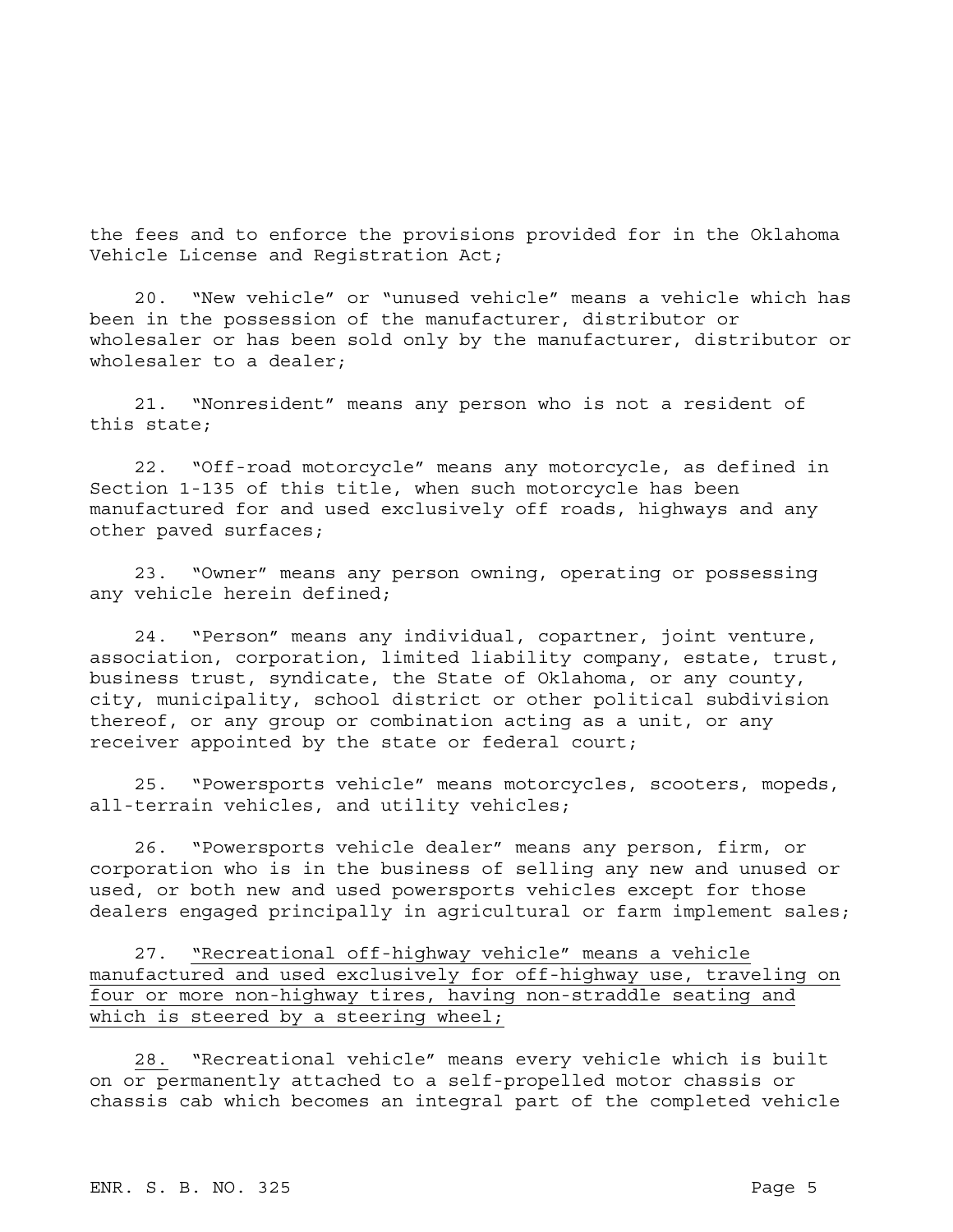and is capable of being operated on the highways. In order to qualify as a recreational vehicle pursuant to this paragraph such vehicle shall be permanently constructed and equipped for human habitation, having its own sleeping and kitchen facilities, including permanently affixed cooking facilities, water tanks and holding tank with permanent toilet facilities. Recreational vehicle shall not include manufactured homes or any vehicle with portable sleeping, toilet and kitchen facilities which are designed to be removed from such vehicle;

28. 29. "Remanufactured vehicle" means a vehicle which has been assembled by a vehicle remanufacturer using a new body and which may include original, reconditioned, or remanufactured parts, and which is not a salvage, rebuilt, or junked vehicle as defined by paragraphs 1, 2, and 5, respectively, of subsection A of Section 1105 of this title;

29. 30. "Rental trailer" means all small or utility trailers or semitrailers constructed and suitable for towing by a passenger automobile and designed only for carrying property, when the trailers or semitrailers are owned by, or are in the possession of, any person engaged in renting or leasing such trailers or semitrailers for intrastate or interstate use or combined intrastate and interstate use;

30. 31. "Special mobilized machinery" means special purpose machines or devices, either self-propelled or drawn as trailers or semitrailers, which derive no revenue from the transportation of persons or property, whose use of the highway is only incidental, and whose useful revenue producing service is performed at destinations in an area away from the traveled surface of an established open highway;

31. 32. "State" means the State of Oklahoma;

32. 33. "Station wagon" means any passenger vehicle which does not have a separate luggage compartment or trunk and which does not have open beds, and has one or more rear seats readily lifted out or folded, whether same is called a station wagon or ranch wagon;

33. 34. "Travel trailer" means any vehicular portable structure built on a chassis, used as a temporary dwelling for travel,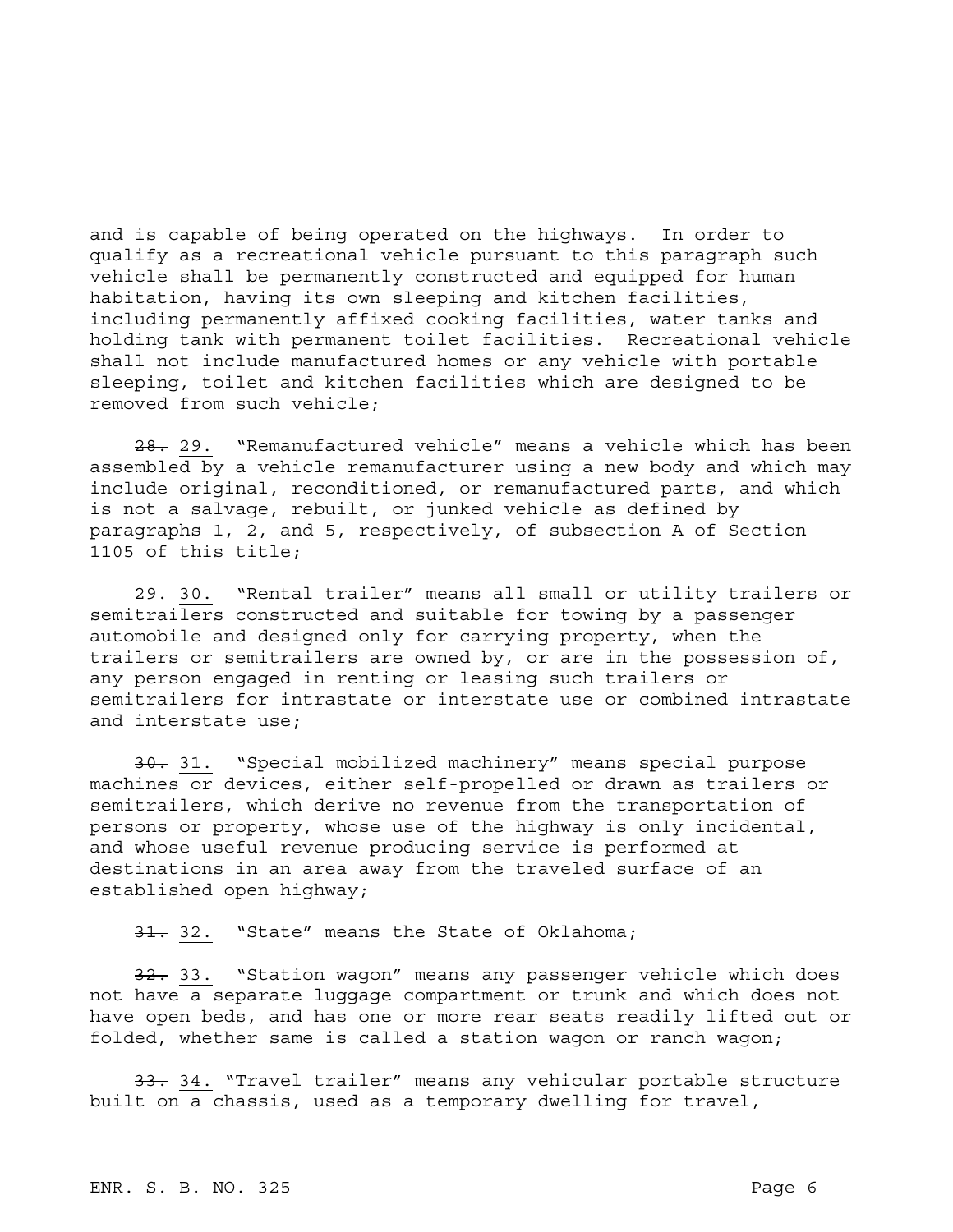recreational or vacational use, and, when factory-equipped for the road, it shall have a body width not exceeding eight (8) feet and an overall length not exceeding forty (40) feet, including the hitch or coupling;

34. 35. "Travel trailer dealer" means any person, firm or corporation engaged in the business of selling any new and unused, or used, or both new and used travel trailers. Such information and a valid franchise letter as proof of authorization to sell any such new travel trailer product line or lines shall be attached to the application for a dealer license to sell travel trailers. "Travel trailer dealer" shall not include any person, firm or corporation who sells or contracts for the sale of his or her own personally titled travel trailer or trailers. No person, firm or corporation shall be considered as a travel trailer dealer as to any travel trailer purchased or acquired by such person, firm or corporation for purposes other than resale;

35. 36. "Used motor vehicle dealer" means "used motor vehicle dealer" as defined in Section 581 of this title;

36. 37. "Used vehicle" means any vehicle which has been sold, bargained, exchanged or given away, or used to the extent that it has become what is commonly known, and generally recognized, as a "secondhand" vehicle. This shall also include any vehicle other than a remanufactured vehicle, regardless of age, owned by any person who is not a dealer;

37. 38. "Utility vehicle" means a vehicle powered by an internal combustion engine, manufactured and used exclusively for off-highway use, equipped with seating for two or more people and a steering wheel, traveling on four or more wheels;

38. 39. "Vehicle" means any type of conveyance or device in, upon or by which a person or property is or may be transported from one location to another upon the avenues of public access within the state. "Vehicle" does not include bicycles, trailers except travel trailers and rental trailers, or implements of husbandry as defined in Section 1-125 of this title. All implements of husbandry used as conveyances shall be required to display the owner's driver license number or license plate number of any vehicle owned by the owner of the implement of husbandry on the rear of the implement in numbers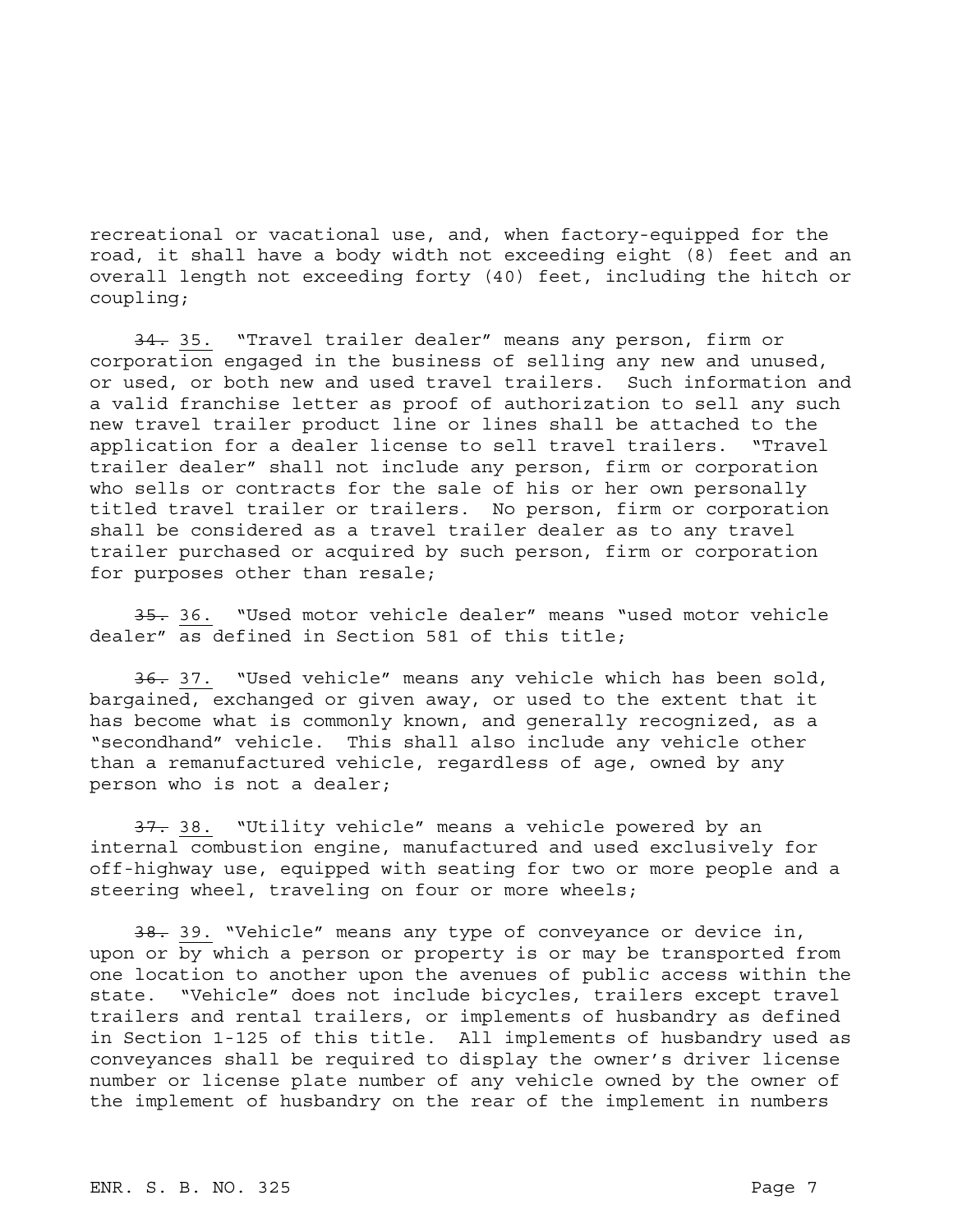not less than two (2) inches in height. The use of the owner's social security number on the rear of the implement of husbandry shall not be required; and

39. 40. "Vehicle remanufacturer" means a commercial entity which assembles remanufactured vehicles.

SECTION 2. AMENDATORY Section 1, Chapter 124, O.S.L. 2007, as amended by Section 4, Chapter 98, O.S.L. 2008 (47 O.S. Supp. 2010, Section 11-1117), is amended to read as follows:

Section 11-1117. A. It shall be unlawful for a person less than eighteen (18) years of age to operate or to be carried as a passenger upon an all-terrain vehicle unless the person wears a crash helmet of a type which complies with standards established by 49 C.F.R., Section 571.218.

B. It shall be unlawful for the operator of an all-terrain vehicle to carry a passenger unless that all-terrain vehicle has been specifically designed by the manufacturer to carry passengers in addition to the operator.

C. Fine and court costs for violating the provisions of this section shall not exceed Twenty-five Dollars (\$25.00). Any peace officer of this state including, but not limited to, park rangers, is authorized to enforce the provisions of this section. All monies collected pursuant to a citation for a violation of this section shall be deposited in the Oklahoma Tourism and Recreation Department Revolving Fund for credit to the cost center of the state park or public recreation area where such citation was issued.

D. Any parent, legal guardian or person having actual responsibility for a person under eighteen (18) years of age, or who is the owner of the all-terrain vehicle operated by a person under eighteen (18) years of age, who knows, or should have known, that the person operating the all-terrain vehicle is not in compliance with the provisions of this section, shall be punishable according to the provisions of subsection C of this section.

E. As used in this section, "all-terrain vehicle" means a vehicle powered by an internal combustion engine manufactured and used exclusively for off-highway use, traveling on four or more low